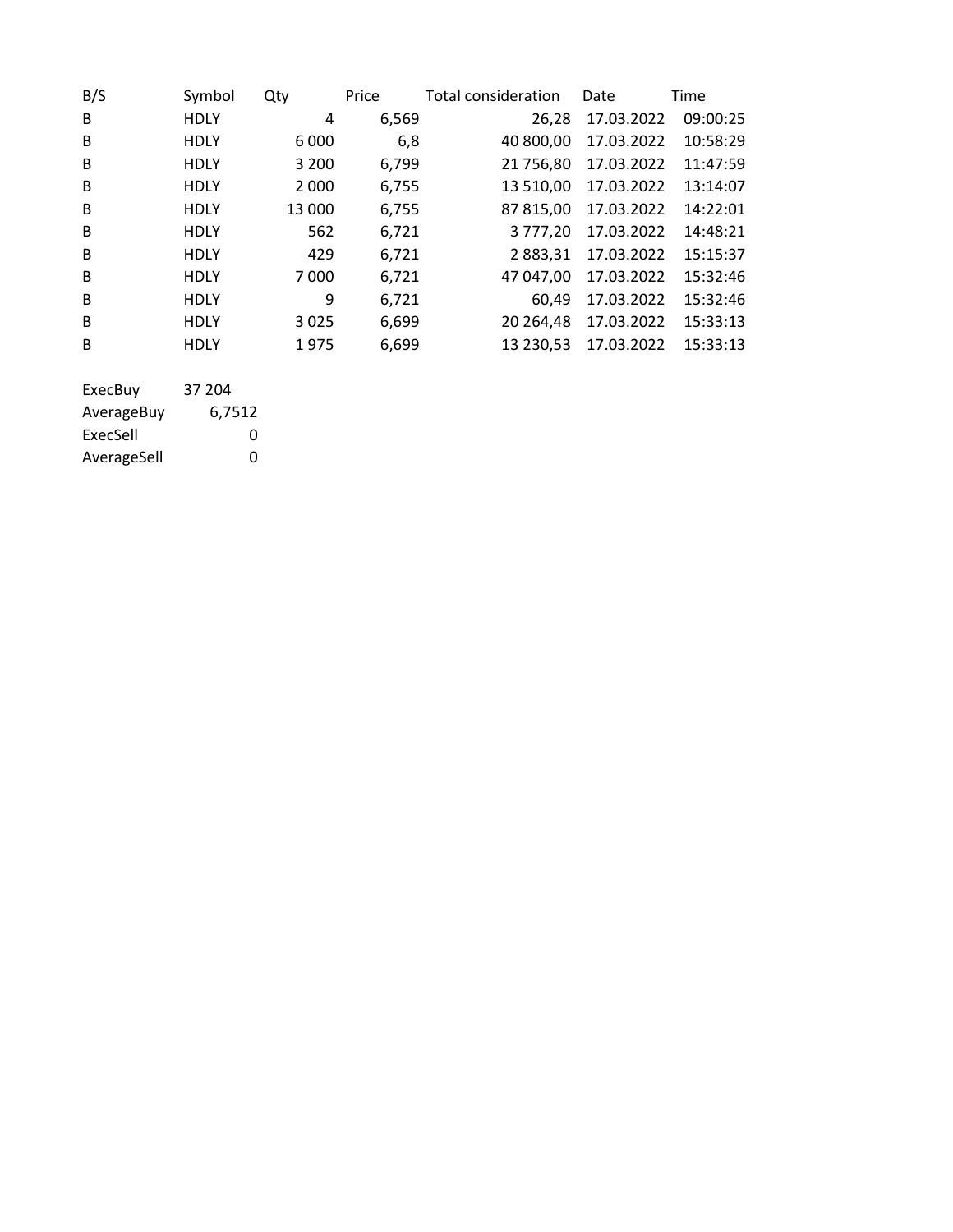| B/S | Symbol      | Qty     | Price | Total conssideration | Date                          | Time     |
|-----|-------------|---------|-------|----------------------|-------------------------------|----------|
| B   | <b>HDLY</b> | 6 0 0 0 | 6,572 |                      | 39 432,00 18.03.2022 12:08:21 |          |
| B   | <b>HDLY</b> | 2440    | 6,569 |                      | 16 028,36 18.03.2022          | 12:08:21 |
| B   | <b>HDLY</b> | 12 000  | 6,5   |                      | 78 000,00 18.03.2022          | 12:31:16 |
| B   | <b>HDLY</b> | 10 000  | 6,5   |                      | 65 000,00 18.03.2022          | 13:02:57 |
| B   | <b>HDLY</b> | 6455    | 6,46  |                      | 41 699,30 18.03.2022 15:47:52 |          |
| B   | <b>HDLY</b> | 699     | 6,46  |                      | 4 5 15, 54 18.03.2022         | 15:47:52 |
| B   | <b>HDLY</b> | 2846    | 6,46  |                      | 18 385,16 18.03.2022 16:18:24 |          |
|     |             |         |       |                      |                               |          |
|     |             |         |       |                      |                               |          |

| ExecBuy     | 40 440 |
|-------------|--------|
| AverageBuy  | 6,505  |
| ExecSell    | n      |
| AverageSell | O      |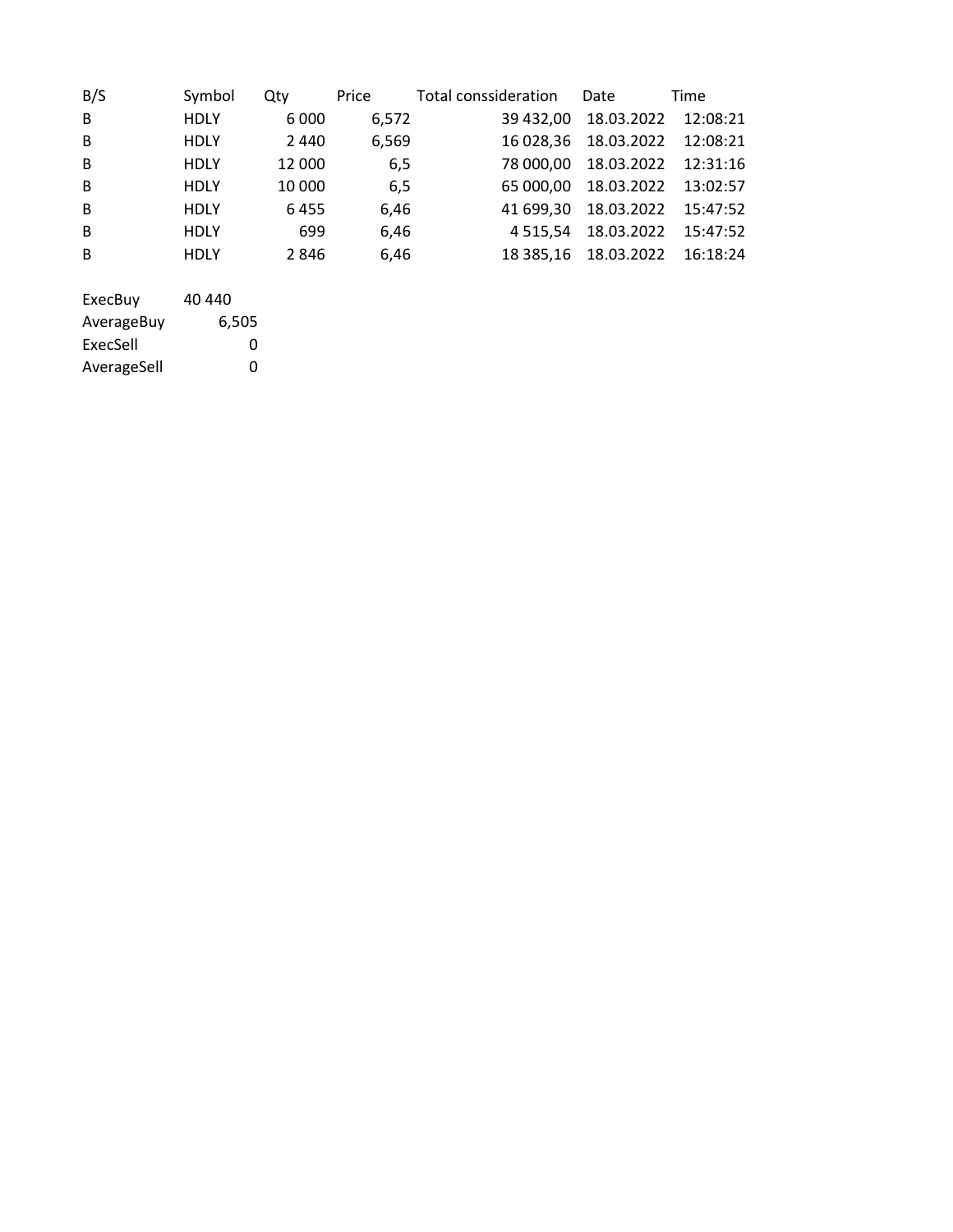| B/S | Symbol      | Qty     | Price | Total consideration | Date       | Time     |
|-----|-------------|---------|-------|---------------------|------------|----------|
| B   | <b>HDLY</b> | 5 0 0 0 | 6,52  | 32 600,00           | 21.03.2022 | 09:05:22 |
| B   | <b>HDLY</b> | 314     | 6,423 | 2016,82             | 21.03.2022 | 09:34:19 |
| B   | <b>HDLY</b> | 537     | 6,423 | 3 4 4 9 , 15        | 21.03.2022 | 09:52:28 |
| B   | <b>HDLY</b> | 3 1 4 9 | 6,423 | 20 226,03           | 21.03.2022 | 09:52:28 |
| В   | <b>HDLY</b> | 2 0 0 0 | 6,65  | 13 300,00           | 21.03.2022 | 11:48:56 |
| B   | <b>HDLY</b> | 6000    | 6,65  | 39 900,00           | 21.03.2022 | 11:48:56 |
| B   | <b>HDLY</b> | 1831    | 6,52  | 11 938,12           | 21.03.2022 | 12:14:28 |
| B   | <b>HDLY</b> | 2 1 6 9 | 6,52  | 14 141,88           | 21.03.2022 | 12:30:47 |
| B   | <b>HDLY</b> | 1 1 0 0 | 6,401 | 7 041,10            | 21.03.2022 | 13:08:20 |
| B   | <b>HDLY</b> | 1900    | 6,401 | 12 161,90           | 21.03.2022 | 13:24:36 |
| B   | <b>HDLY</b> | 569     | 6,4   | 3 641,60            | 21.03.2022 | 14:02:17 |
| B   | <b>HDLY</b> | 1648    | 6,4   | 10 547,20           | 21.03.2022 | 14:12:18 |
| B   | <b>HDLY</b> | 1783    | 6,4   | 11 411,20           | 21.03.2022 | 14:22:21 |
| B   | <b>HDLY</b> | 773     | 6,4   | 4 947,20            | 21.03.2022 | 15:09:23 |
| B   | <b>HDLY</b> | 705     | 6,4   | 4 5 1 2,00          | 21.03.2022 | 15:16:36 |
| B   | <b>HDLY</b> | 1000    | 6,4   | 6 400,00            | 21.03.2022 | 15:17:31 |
| B   | <b>HDLY</b> | 1522    | 6,4   | 9740,80             | 21.03.2022 | 15:23:45 |
| B   | <b>HDLY</b> | 1097    | 6,401 | 7 0 2 1,90          | 21.03.2022 | 15:52:16 |
| B   | <b>HDLY</b> | 2601    | 6,401 | 16 649,00           | 21.03.2022 | 15:56:26 |
| B   | <b>HDLY</b> | 2568    | 6,401 | 16 437,77           | 21.03.2022 | 16:00:34 |
| B   | <b>HDLY</b> | 1734    | 6,401 | 11 099,33           | 21.03.2022 | 16:03:53 |
|     |             |         |       |                     |            |          |

| ExecBuy     | 40 000 |
|-------------|--------|
| AverageBuy  | 6,4796 |
| ExecSell    | O      |
| AverageSell | O      |
|             |        |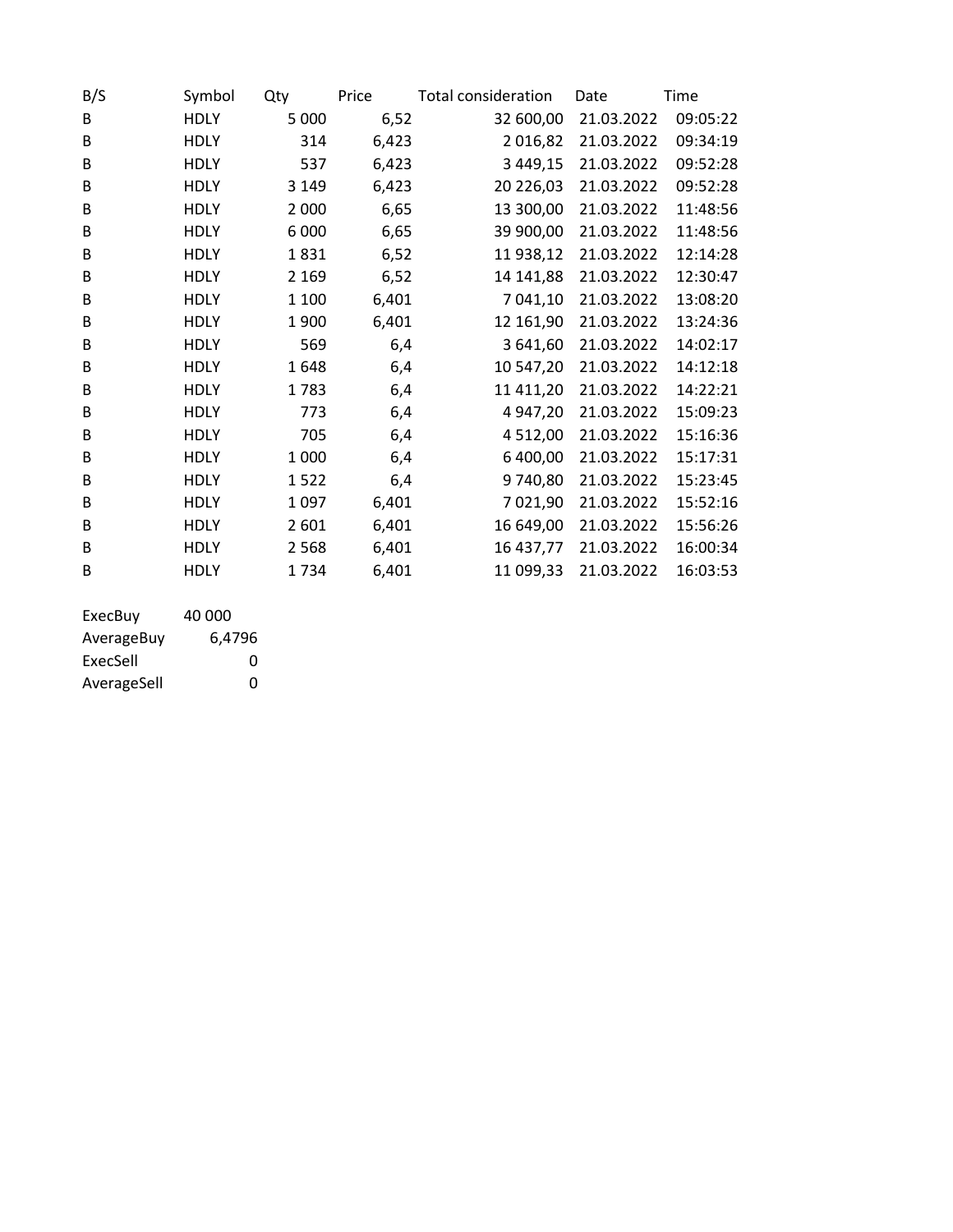| B/S     | Symbol      | Qty     | Price | Total consideration | Date       | Time     |
|---------|-------------|---------|-------|---------------------|------------|----------|
| B       | <b>HDLY</b> | 351     | 6,401 | 2 2 4 6 . 7 5       | 22.03.2022 | 12:30:32 |
| B       | <b>HDLY</b> | 6 0 0 0 | 6,481 | 38 886.00           | 22.03.2022 | 13:14:38 |
| B       | <b>HDLY</b> | 3 5 4 7 | 6,505 | 23 073,24           | 22.03.2022 | 14:40:36 |
| B       | <b>HDLY</b> | 1 5 9 4 | 6,505 | 10 368,97           | 22.03.2022 | 14:40:36 |
| B       | <b>HDLY</b> | 439     | 6,505 | 2855.70             | 22.03.2022 | 14:40:36 |
| B       | <b>HDLY</b> | 7420    | 6,506 | 48 274.52           | 22.03.2022 | 15:39:06 |
| B       | <b>HDLY</b> | 3 5 4 7 | 6,55  | 23 232,85           | 22.03.2022 | 16:00:30 |
| B       | <b>HDLY</b> | 36      | 6,5   | 234.00              | 22.03.2022 | 16:25:24 |
| B       | <b>HDLY</b> | 4066    | 6,5   | 26 429,00           | 22.03.2022 | 16:25:24 |
|         |             |         |       |                     |            |          |
| ExecBuy | 27 000      |         |       |                     |            |          |
|         |             |         |       |                     |            |          |

| AverageBuy  | 6,5037 |
|-------------|--------|
| ExecSell    | O      |
| AverageSell | O      |